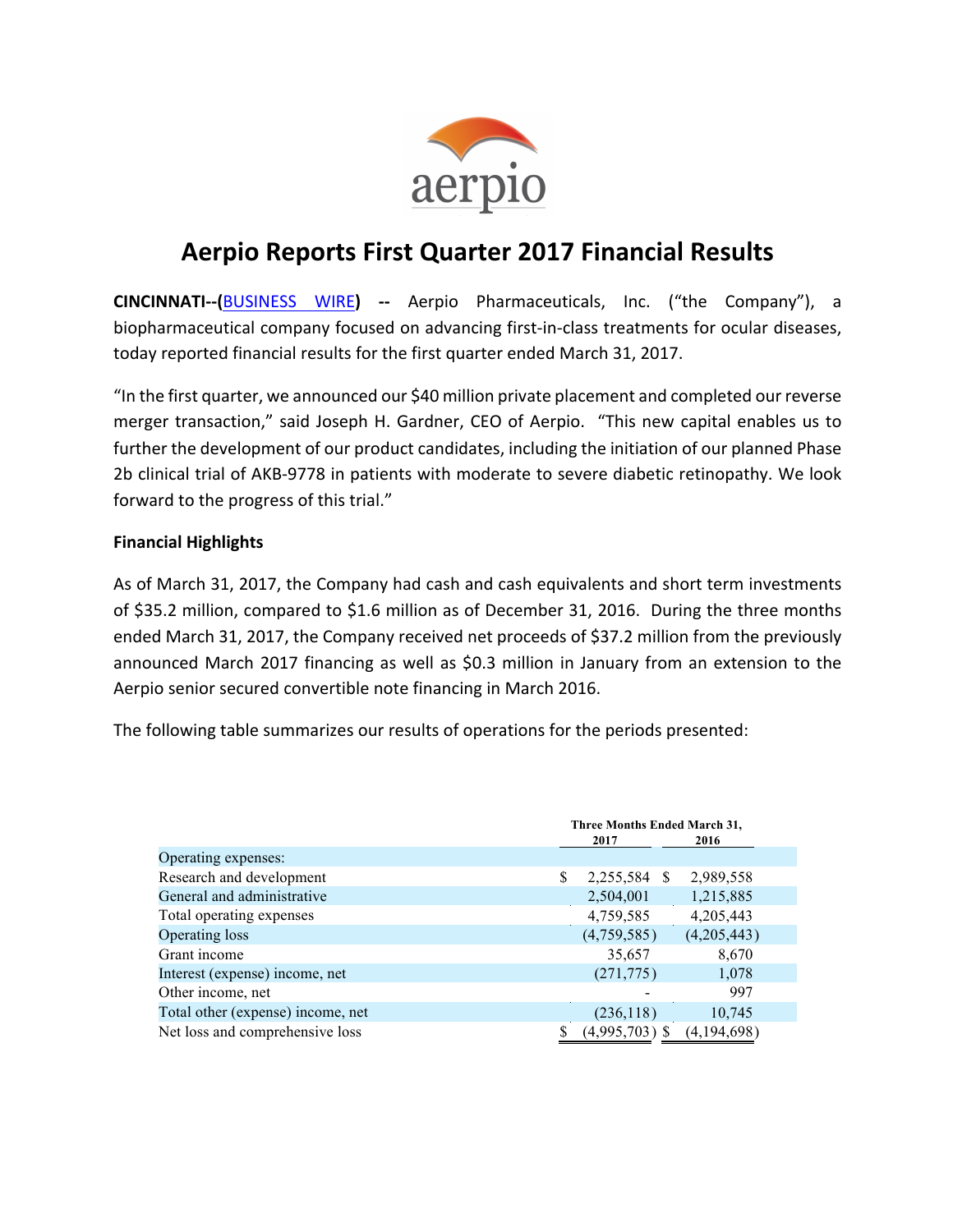The decrease in research and development expenses in the comparable three month periods was experienced across all three of the Company's programs and was primarily attributable to the development stage of our AKB-9778 program and companywide discretionary cost constraints put in place during the 2017 period as the Company pursued financing alternatives.

The increase in general and administrative expenses in the three-month period ended March 31, 2017 compared to the three-month period ended March 31, 2016 was primarily attributable to legal and accounting costs associated with the reverse merger, private placement offering and related transactions.

Other expense in the three-month period ended March 31, 2017 is primarily related to interest on our convertible promissory notes that were outstanding during the period. There were no convertible promissory notes outstanding during the three months ended March 31, 2016.

Please refer to our Quarterly Report on Form 10-Q filed with the Securities and Exchange Commission on May 15, 2017 for a full set of our interim condensed consolidated financial statements for the three months ended March 31, 2017.

## **About Aerpio Pharmaceuticals**

Aerpio Pharmaceuticals, Inc. is a biopharmaceutical company focused on advancing first-in-class treatments for ocular diseases. The Company's lead program, AKB-9778, is a small molecule activator of the Tie2 pathway and is in clinical development for diabetic retinopathy.

## **Forward Looking Statements**

This press release contains forward-looking statements. Statements in this press release that are not purely historical are forward-looking statements. Such forward-looking statements include, among other things, the timeline of, and other developmental plans for, AKB-9778 for diabetic retinopathy or otherwise, the therapeutic potential of the Company's product candidates, including AKB-9778, and the Company's financial position. Actual results could differ from those projected in any forward-looking statements due to several risk factors. Such factors include, among others, the ability to raise the additional funding needed to continue to develop AKB-9778 or other product development plans, the inherent uncertainties associated with the FDA and drug development process, competition in the industry in which the Company operates and overall market conditions. These forward-looking statements are made as of the date of this press release, and the Company assumes no obligation to update the forward-looking statements, or to update the reasons why actual results could differ from those projected in the forward-looking statements, except as required by law. Investors should consult all the information set forth herein and should also refer to the risk factor disclosure set forth in the reports and other documents the Company files with the SEC available at www.sec.gov.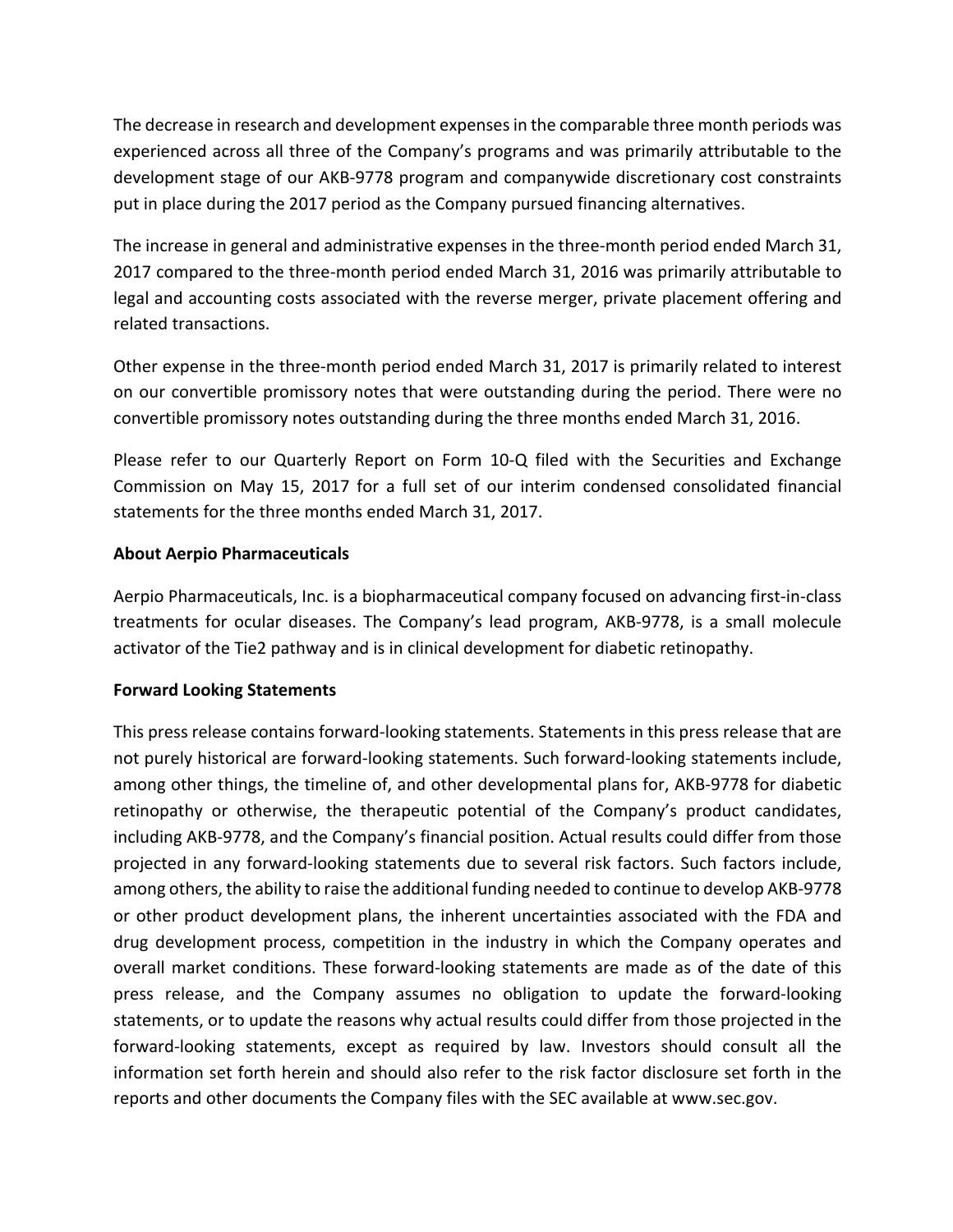## **Investor & Media Contacts:**

**Aerpio Pharmaceuticals, Inc.** Dhaval Desai Vice President of Medical Affairs ddesai@aerpio.com

## **Burns McClellan, on behalf of Aerpio Pharmaceuticals, Inc.** Media: Justin Jackson

jjackson@burnsmc.com

Investors: Bill Slattery, Jr. bslattery@burnsmc.com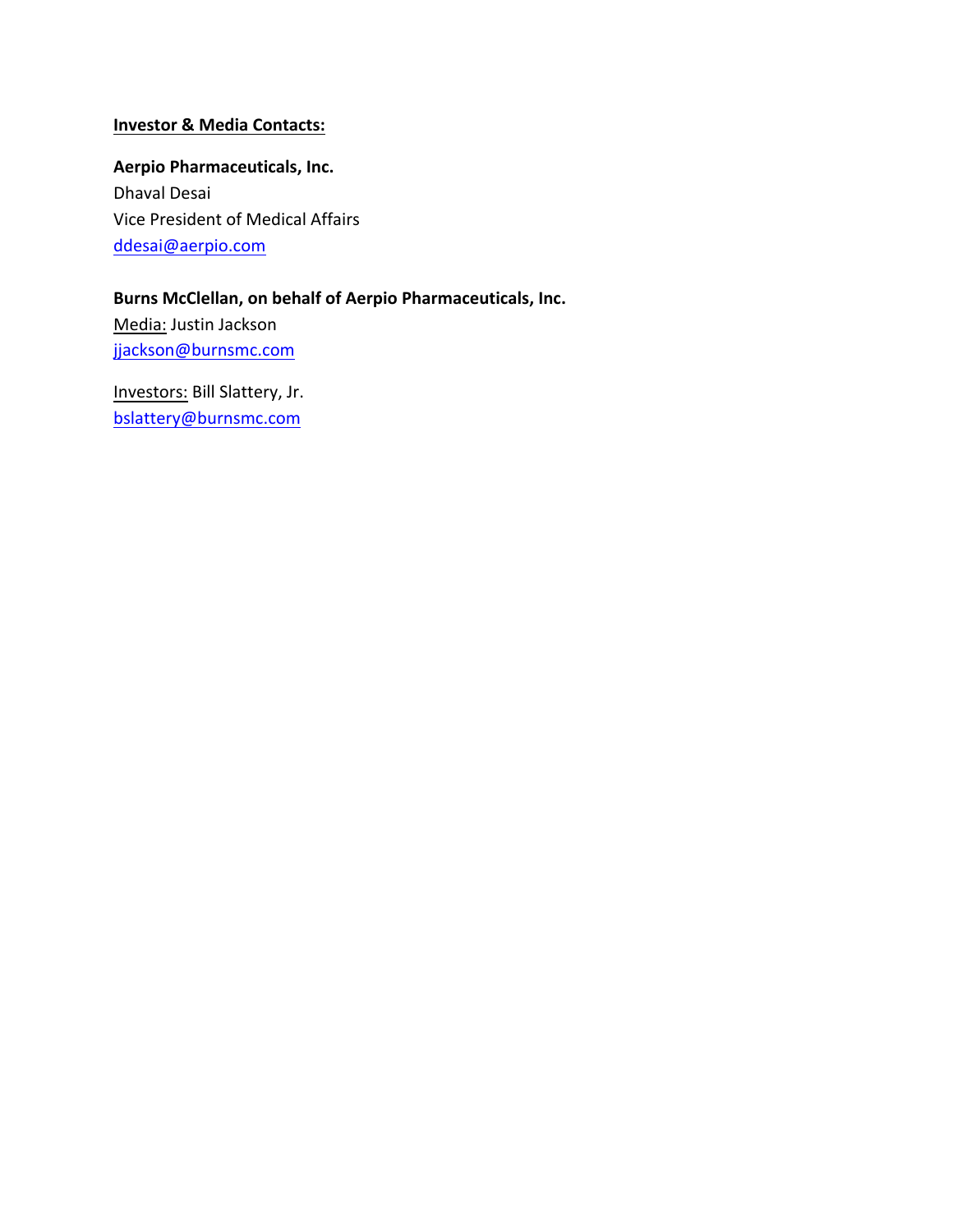## **AERPIO PHARMACEUTICALS, INC.**

#### **Condensed Consolidated Balance Sheets**

|                                                                              | March 31,<br>2017 |                | December 31,<br>2016 |                        |
|------------------------------------------------------------------------------|-------------------|----------------|----------------------|------------------------|
|                                                                              |                   | (unaudited)    |                      |                        |
| <b>Assets</b>                                                                |                   |                |                      |                        |
| <b>Current assets:</b>                                                       |                   |                |                      |                        |
| Cash and cash equivalents                                                    | \$.               | 35,139,109     | <sup>S</sup>         | 1,609,694              |
| Short-term investments                                                       |                   | 50,000         |                      | 50,000                 |
| Accounts receivable                                                          |                   | 32,453         |                      | 4,157                  |
| Prepaid research and development contracts                                   |                   | 297,158        |                      | 353,434                |
| Other current assets                                                         |                   | 602,488        |                      | 209,038                |
| <b>Total current assets</b>                                                  |                   | 36,121,208     |                      | 2,226,323              |
| Furniture and equipment, net                                                 |                   | 138,147        |                      | 149,595                |
| Deposits                                                                     |                   | 20,960         |                      | 20,960                 |
| <b>Total assets</b>                                                          | \$                | 36,280,315     | $\mathbb{S}$         | 2,396,878              |
| Liabilities, redeemable convertible preferred stock, and stockholders'       |                   |                |                      |                        |
| equity (deficit)                                                             |                   |                |                      |                        |
| <b>Current liabilities:</b>                                                  |                   |                |                      |                        |
| Accounts payable and accrued expenses                                        | $\mathbf S$       |                |                      | 2,970,048 \$ 2,470,970 |
| Convertible notes                                                            |                   |                |                      | $-12,386,647$          |
| <b>Total current liabilities</b>                                             |                   | 2,970,048      |                      | 14,857,617             |
| Commitments and contingencies                                                |                   |                |                      |                        |
| Redeemable convertible preferred stock (all classes)                         |                   |                |                      | 73,757,890             |
| Stockholders' equity (deficit):                                              |                   |                |                      |                        |
| Common stock, \$0.0001 par value per share; 300,000,000 and 17,440,436       |                   |                |                      |                        |
| shares authorized and 27,049,555 and 1,240,925 shares issued and             |                   |                |                      |                        |
| outstanding at March 31, 2017 and December 31, 2016 respectively.            |                   | 2,705          |                      | 124                    |
| Additional paid-in capital                                                   |                   | 125,465,315    |                      |                        |
| Accumulated deficit                                                          |                   | (92, 157, 753) |                      | (86, 218, 753)         |
| Total stockholders' equity (deficit)                                         |                   | 33,310,267     |                      | (86, 218, 629)         |
| Total liabilities, redeemable convertible preferred stock, and stockholders' |                   |                |                      |                        |
| equity (deficit)                                                             | \$                | 36,280,315     | \$                   | 2,396,878              |